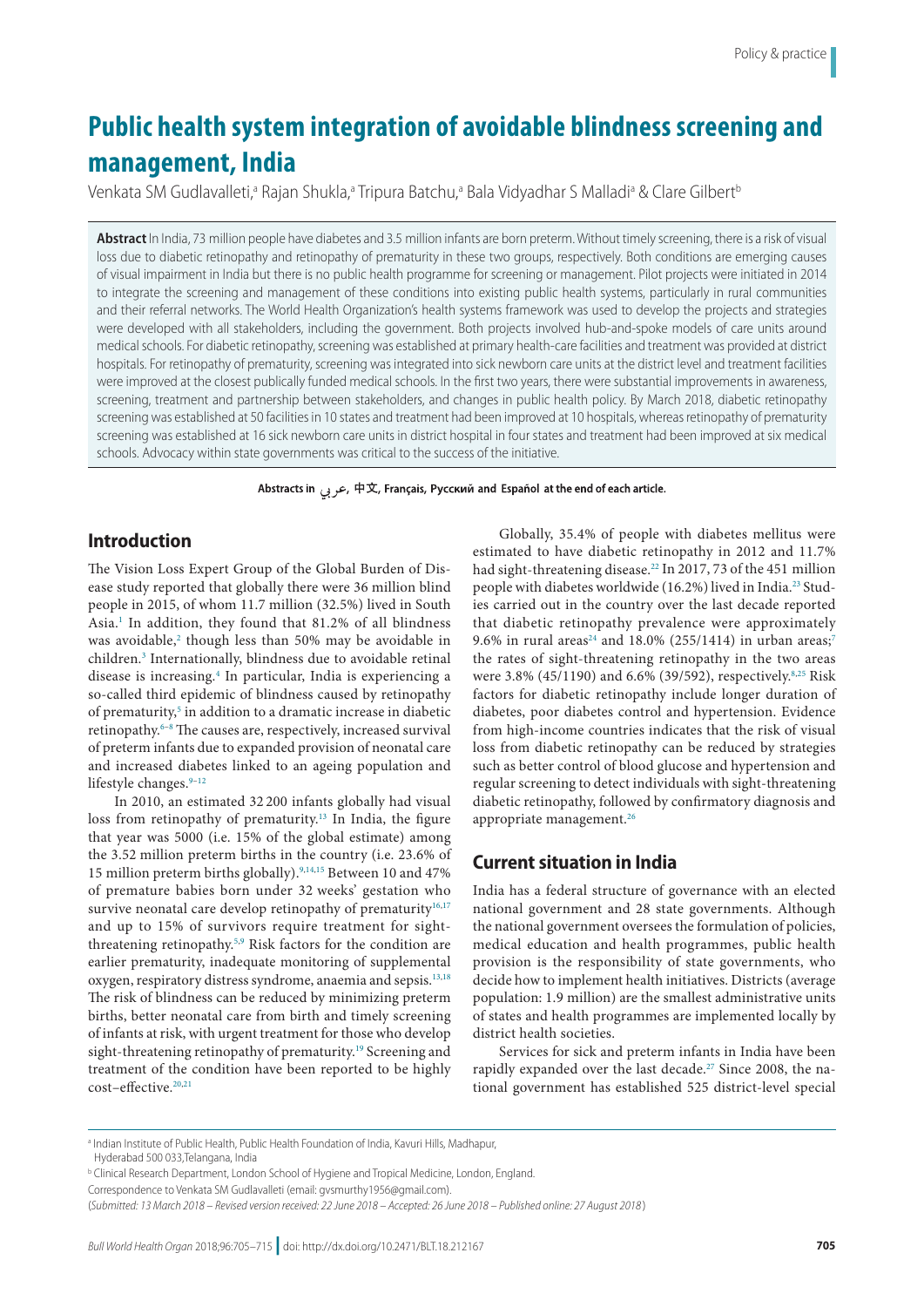newborn care units, which cover 414 districts. The remaining 208 districts are expected to be covered soon.<sup>[28](#page-10-8)</sup> However, the quality of neonatal care varies and current policies do not include the control of retinopathy of prematurity.<sup>[29](#page-10-9)</sup> Treatment of the condition has mostly been undertaken by the not-for-profit eye sector – provision by the government sector is minimal. Although there are no formal government guidelines for retinopathy of prematurity screening, the national government has mandated that preterm infants with a birth weight under 2000 g be screened for retinopathy of prematurity no later than 30 days after birth.<sup>5</sup> Babies admitted to neonatal units should be screened, with systems to ensure high coverage.".

Retinopathy of prematurity is included in three national, vertical programmes: (i) the National Child Health Programme recommends intensive neonatal care for all preterm and low-birth-weight infants, as indicated in the 2014 Newborn Action Plan; $30$ (ii) Rashtriya Bal Swasthya Karyakram provides screening and early intervention services for children with specific conditions, including retinopathy of prematurity; and (iii) the National Programme for Control of Blindness is involved in preventing avoidable blindness, including increasing the ability of medical schools to screen and treat retinopathy of prematurity.

In India, there is no systematic screening for the complications of diabetes, such as diabetic retinopathy, despite a rapid increase in the incidence of the disease. Retinal examinations are performed opportunistically when people with diabetes visit an eye facility, though often only after vision loss. Diabetic retinopathy is included in two national, vertical programmes: (i) the National Programme for Prevention and Control of Cardiovascular Diseases, Cancers, Diabetes and Stroke, established in 2010, is responsible for all noncommunicable diseases – programme personnel are responsible for the identification and registration of people with diabetes and for providing monthly medication; and (ii) the National Programme for Control of Blindness assists in the diagnosis and management of diabetic retinopathy.

For both diabetic retinopathy and retinopathy of prematurity, there is a lack of synergy between these vertical programmes, little collaboration between eye-care professionals and

professionals who manage preterm infants or diabetes, and limited awareness among families of the implications of prematurity and diabetes for vision loss. In addition, the majority of people affected live in rural areas, are relatively poor and uneducated and cannot afford private health care.<sup>[31](#page-10-11)</sup> The provision of universal eye health, with an emphasis on better access for the poorest individuals, is crucial[.32](#page-10-12) In India, this will involve integrating strategies for the control of diabetic retinopathy and retinopathy of prematurity into the existing health-care system.

Health systems and policies play critical roles in determining how health services are delivered and used and, con-sequently, influence health outcomes.<sup>[33](#page-10-13)</sup> In the early 2010s in India, there was a need for specific policies and for advocacy to prevent vision loss from retinopathy of prematurity and diabetic retinopathy, both important causes of avoidable blindness. Although the two conditions present different challenges, because of differences in their time of onset and severity, in the age groups affected and in the urgency and level of care required, they can be prevented, detected and managed using similar strategies, which could be embedded in policies. The recent, governmentsupported, expansion of the public health system, particularly in rural areas, provided an opportunity to explore ways of meeting these challenges.[33](#page-10-13)

# **Pilot projects**

Since 2014, the public health system in India has been engaged in pilot projects on the control of retinopathy of prematurity and diabetic retinopathy ([Table](#page-2-0) 1). The projects were both supported by the Queen Elizabeth Diamond Jubilee Trust and were managed by the Public Health Foundation of India. The overall goal was to develop models of care to reduce avoidable blindness from the two conditions by integrating screening and treatment into the public health system at every level in a way that was scalable and sustainable. There was a need for transformational change and similar approaches were adopted for the two conditions ([Fig.](#page-3-0) 1).

With the assistance of the national government, two separate national task forces were established. They comprised professional experts, public health personnel, staff responsible for national

government programmes and staff from nongovernmental organizations and other agencies, such as the United Nations Children's Fund (UNICEF). The task forces identified key strategies and the processes to be implemented and have important coordinating and oversight roles. States that expressed a willingness to participate in the pilot projects and, subsequently, to extend activities to others areas of the state were prioritized, if they met feasibility criteria. The task forces also identified performance indicators, established a monitoring matrix for reporting and created a dedicated online database for each of the two conditions. Each task force set up technical expert groups to support decision-making and project implementation. The objectives and expected outcomes of the pilot projects are summarized in [Box](#page-4-0) 1.

### **Retinopathy of prematurity**

In 2013, a national summit on retinopathy of prematurity identified major gaps in services and delegates recommended four main strategies to deal with them: (i) improve the ability of neonatal care units to reduce the risk of sight-threatening retinopathy of prematurity; (ii) integrate the screening and treatment of retinopathy of prematurity into child health services; (iii) establish a hub-andspoke model (comprising three or four special newborn care units around one medical school) in each state to provide screening and treatment; and (iv) establish public–private partnerships, where applicable, so that existing expertise in neonatal care and eye care can be used to mentor staff in special newborn care units and eye-care professionals in the public health sector.

The national task force for retinopathy of prematurity started work in 2014. A situation analysis was carried out in nine states and state programme officials underwent awareness training. The existing national database for special newborn care units was consulted to obtain data. Such as on the number of preterm infants admitted, and site visits provided additional information on capacity, infrastructure, equipment, facilities, personnel and staff capabilities at public sector special newborn care units and eye-care service providers in local district hospitals and medical schools. The task force identified five states where the retinopathy of prematurity pilot project could be implemented based on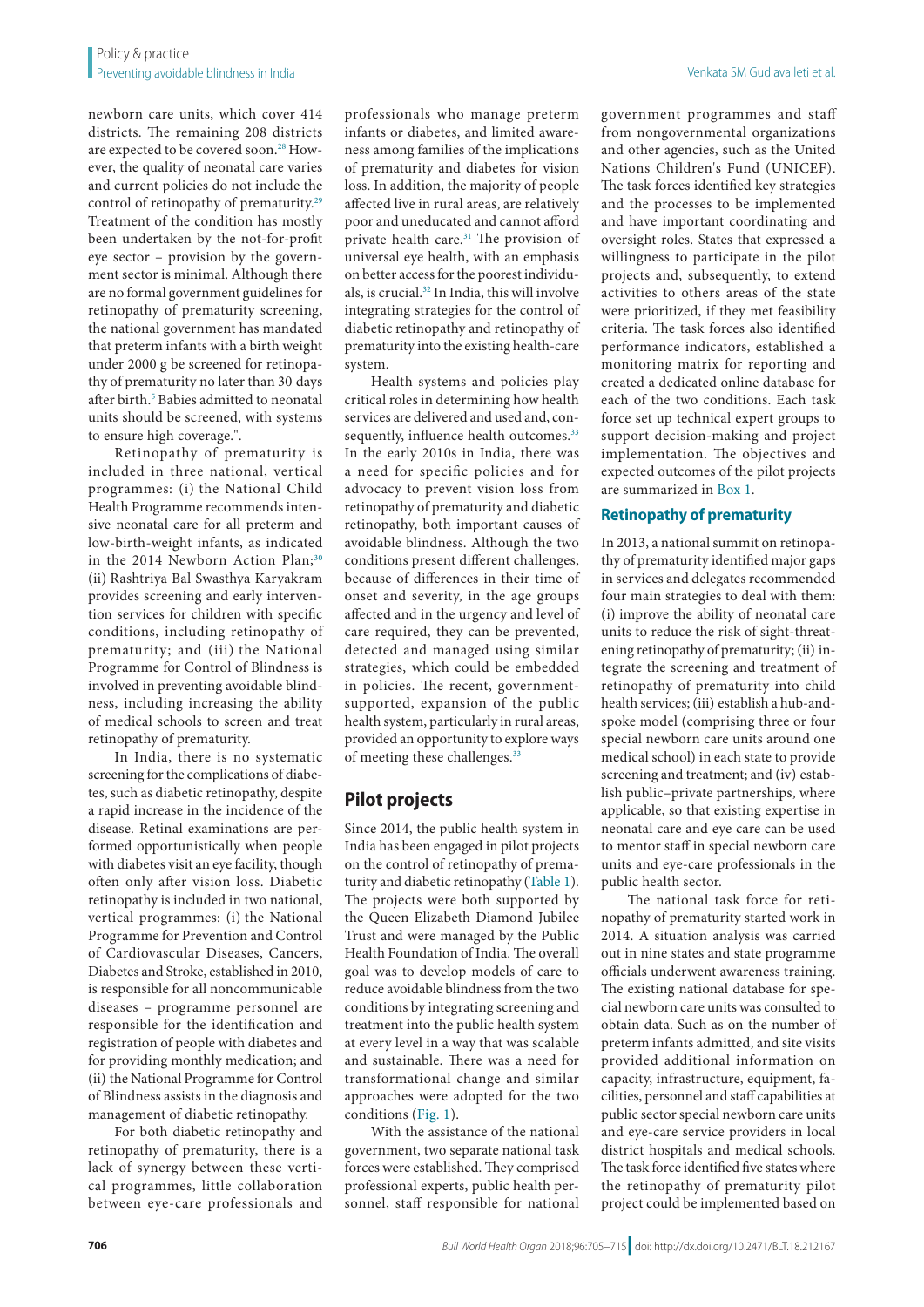| <b>Health-care level</b>                                                  | Health-care facility and personnel                                                                                                                                                                                                                                                                                                                                | <b>Pilot project initiative</b>                                                                                                                                                                                                                                                                                                                                                                                                                                                                                                                                                                                                                                                                                                                                                                                                                  |
|---------------------------------------------------------------------------|-------------------------------------------------------------------------------------------------------------------------------------------------------------------------------------------------------------------------------------------------------------------------------------------------------------------------------------------------------------------|--------------------------------------------------------------------------------------------------------------------------------------------------------------------------------------------------------------------------------------------------------------------------------------------------------------------------------------------------------------------------------------------------------------------------------------------------------------------------------------------------------------------------------------------------------------------------------------------------------------------------------------------------------------------------------------------------------------------------------------------------------------------------------------------------------------------------------------------------|
| Primary – first point of<br>contact                                       | Subcentres: 1 per 5000 population, each with 2<br>health workers and an additional female health<br>worker (155 069 subcentres were operating in 2017);<br>in each village, there was 1 accredited social health<br>activist who acted as the community link for health<br>programmes for every 1000 people                                                       | Diabetic retinopathy: (i) annual screening for diabetes<br>implemented at the community level, with people with<br>a high random blood sugar level referred to medically<br>qualified personnel at primary health centres.<br>Diabetic retinopathy and retinopathy of prematurity:<br>(i) accredited social health activists were made aware<br>of the need to screen people with diabetes for diabetic<br>retinopathy; and (ii) accredited social health activists and<br>female health workers were made aware of retinopathy of<br>prematurity                                                                                                                                                                                                                                                                                                |
| Primary – first point of<br>contact with medically<br>qualified personnel | Primary health centres (1 per 30000 population) that<br>provide integrated health-care services for health<br>promotion, prevention and cure and each have 1-2<br>medical officers supported by 15 paramedical staff<br>(25 354 were operating in 2017)                                                                                                           | Diabetic retinopathy: (i) register of people with diabetes<br>established; (ii) diabetes drugs provided for free; and<br>(iii) medical staff received training on diabetic retinopathy                                                                                                                                                                                                                                                                                                                                                                                                                                                                                                                                                                                                                                                           |
| Secondary - first<br>point of contact with<br>specialists                 | Community health centres (1 per 100 000 population)<br>that provide in-patient facilities, employ 4 medical<br>officers supported by 21 paramedical personnel each,<br>and have internal medicine, paediatric and obstetric<br>specialists and ophthalmic assistants for refraction<br>and vision testing and postoperative care (5510 were<br>operating in 2017) | Diabetic retinopathy: (i) these centres were the first formal<br>structures embedded in the diabetic retinopathy pilot<br>projects that had the necessary infrastructure for screening<br>for diabetic retinopathy; (ii) tablet computers were<br>provided to register people with diabetes who attended<br>these centres and were receiving treatment; (iii) 1 or 2<br>medical officers at each centre received training on diabetic<br>retinopathy; (iv) fundus cameras provided for diabetic<br>retinopathy screening; and (v) ophthalmic assistants<br>underwent training in image capture and storage, with an<br>emphasis on the initial grading of images                                                                                                                                                                                 |
| Secondary – referral<br>pathway                                           | District health centres (1 per 1.0–1.5 million<br>population) that provide advanced care in most<br>medical specialties and have an ophthalmologist,<br>ophthalmic assistant, paediatrician and obstetrician<br>(600 were operating in 2017)                                                                                                                      | Retinopathy of prematurity: (i) these centres provided<br>the points of integration for retinopathy of prematurity<br>screening; (ii) quality improvements were implemented in<br>neonatal teams; (iii) staff and ophthalmologists in neonatal<br>care units underwent training in setting up, managing<br>and undertaking screening for retinopathy of prematurity;<br>(iv) 1-2 ophthalmologists at each centre underwent<br>training in both retinopathy of prematurity screening<br>and laser treatment; and (v) equipment was provided<br>for screening (i.e. indirect ophthalmoscopes) and laser<br>treatment.<br>Diabetic retinopathy: (i) ophthalmologists trained to<br>diagnose diabetic retinopathy and treat the condition using<br>lasers and anti-vascular endothelial growth factors; and<br>(ii) equipment provided for treatment |
| Tertiary - specialized<br>referral pathway                                | Medical schools that are managed by the directorate<br>of medical education and provide specialized medical<br>care, including rehabilitation                                                                                                                                                                                                                     | Retinopathy of prematurity and diabetic retinopathy:<br>(i) medical schools acted as mentoring partners on diabetic<br>retinopathy and retinopathy of prematurity for staff in<br>neighbouring districts.<br>Retinopathy of prematurity: (i) ophthalmologists were<br>trained to screen for the condition and provided with<br>equipment, such as lasers, for treatment                                                                                                                                                                                                                                                                                                                                                                                                                                                                          |

#### <span id="page-2-0"></span>Table 1. **Diabetic retinopathy and retinopathy of prematurity pilot project initiatives at public health-care facilities, India, 2014–2018**

preterm birth admission rates, survival rates, infrastructure, the commitment of the state government and the willingness of neonatal and eye-care teams to participate. In addition, mentoring institutions for eye care and neonatal care were identified in each state. Finally, agreements were signed with four states and strategies approved by state coordination committees were implemented. It was agreed that screening for retinopathy of prematurity would be embedded within special newborn care units and neonatal intensive care units,

with responsibility shared between neonatal care and eye-care personnel. Rashtriya Bal Swasthya Karyakram was responsible for coordinating screening, referral and long-term follow-up. A technical expert group developed a comprehensive quality improvement package, which was being rolled out at the time of writing.

The retinopathy of prematurity pilot project aimed to promote programme coordination, professional collaboration and partnership: (i) programme coordination between the National

Child Health Programme, Rashtriya Bal Swasthya Karyakram and the National Programme for Control of Blindness; (ii) professional collaboration between ophthalmologists and neonatal care teams; and (iii) partnerships between public health services, nongovernmental organizations and the private sector. Substantial investment was also made in developing educational material to promote the best neonatal care practices for ensuring infant survival without retinopathy of prematurity. The World Health Organization's (WHO's) health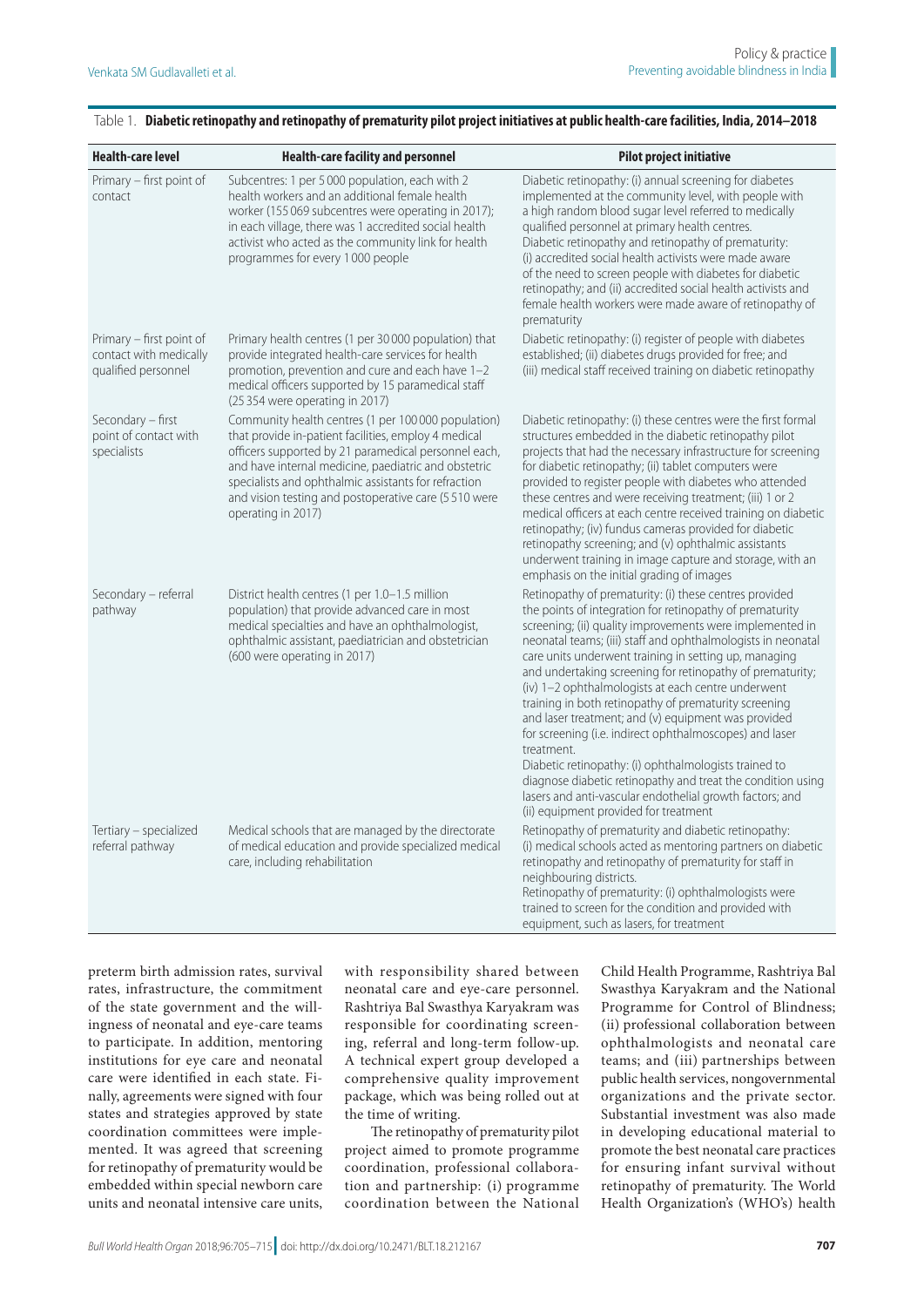#### <span id="page-3-0"></span>Fig. 1. **Flow diagram, retinopathy of prematurity and diabetic retinopathy pilot projects, India, 2014–2018**

- Conduct situational analyses and share findings with the government and other stakeholders at national summits on retinopathy of prematurity (2013) and diabetic retinopathy (2014)
- Disseminate findings through scientific publications and conferences.
- Ministry of Health of the Government of India to establish separate national task forces for retinopathy of prematurity and diabetic retinopathy to oversee the identification of priority states and districts and to guide implementation of the pilot projects.
- Convene periodic review meetings and share feedback with national task force.
- Set up technical expert groups to support the national task forces in: (i) advocacy; (ii) communications; (iii) improving the quality of neonatal care in SNCUs; (iv) monitoring and evaluation; (v) capacity building of eye care teams; (vi) capacity building of physicians for diabetic retinopathy and of neonatologists, pediatricians, nurses and obstetricians for retinopathy of prematurity; (vii) devising operational guidelines; and (viii) developing technical guidelines.
- For retinopathy of prematurity, identify states with: (i) well-established, functioning, district hospital SNCUs with a large number of preterm admissions and adequate staffing and equipment to support high-quality neonatal care; and (ii) medical colleges with established neonatal care and ophthalmology units that are willing to participate in screening and to receive referrals from district hospitals.
- For diabetic retinopathy, identify districts where the National Program for Prevention and Control of Cardiovascular Diseases, Cancers, Diabetes and Stroke and the National Program for Control of Blindness have been established for 1 or 2 years and mentoring partners exist for eye care and diabetic care.
- Identify state governments willing to support the projects and scale them up if successful.
- Sign agreements with state governments to ensure the sustainability and scaling up of the projects after the pilot phase.
- Establish state coordination committees for both retinopathy of prematurity and diabetic retinopathy and, additionally for diabetic retinopathy, establish district coordination committees to steer the pilot projects.
- Set up separate monitoring and oversight groups for retinopathy of prematurity and diabetic retinopathy.
- Convene regular review meetings and share feedback.
- In addition: (i) provide equipment; (ii) augment infrastructure; (iii) train staff; (iv) develop information, education and communication material; (iv) raise the awareness of professionals and people affected; (v) set up peer support groups; (vi) establish a helpline for diabetic retinopathy; and (vii) develop a web site and software to support the projects.

• Regularly monitor project implementation and provide feedback to all stakeholders.

SNCU: sick newborn care unit.

system framework was used in developing the pilot project ([Table](#page-5-0) 2)[.34](#page-10-14)

# **Diabetic retinopathy**

In 2013, situation analyses of the management of diabetes and diabetic retinopathy was performed in the 11 most populous cities across nine states in India: it considered infrastructure, facilities, staff skills and capacity, and the perceptions of both people with diabetes and service providers.<sup>35</sup> A critical finding was that, despite being aware that diabetes can affect the eyes, 45.7% of people with diabetes who attended eye clinics already had vision loss.[36](#page-10-16) The results of the analysis were presented at a national summit in 2014. In response to the summit declaration, the national government constituted a national task force to prepare and implement a

four-year pilot project for 2015 to 2019 to reduce vision loss from diabetic retinopathy. This task force agreed that the control of blood glucose, lipid levels and of hypertension should be addressed, and a technical expert group developed an educational package for physicians on managing diabetes and diabetic retinopathy. Members of the task force stressed that shared responsibility between physicians and ophthalmologists should be fostered and that the screening of people with diabetes should be embedded within the National Programme for Prevention and Control of Cardiovascular Diseases, Cancers, Diabetes and Stroke and should take place in clinics where they are regularly managed. This was a paradigm shift.

As with the retinopathy of prematurity pilot project, the diabetic retinopathy pilot project aimed to promote programme coordination, professional collaboration and partnership in the health system: (i) programme coordination between the National Programme for Control of Blindness and the National Programme for Prevention and Control of Cardiovascular Diseases, Cancers, Diabetes and Stroke; (ii) professional collaboration between ophthalmologists and diabetic physicians; and (iii) partnerships between public health services, nongovernmental organizations and the private sector. The pilot project was based on the assumption that the integration of diabetic retinopathy screening into noncommunicable disease clinics in districts where the National Programme for Prevention and Control of Cardiovascular Diseases, Cancers, Diabetes and Stroke was operating, would be feasible and sustainable.

Strategies for implementing the pilot project were agreed in consultation with state governments at all levels. The establishment of services in the public health system was supported by mentors, who were mostly nongovernmental organizations. Ten districts were identified for the pilot projects, based on the prevalence of diabetes, on involvement in the National Programme for Prevention and Control of Cardiovascular Diseases, Cancers, Diabetes and Stroke, on the presence of mentoring institutions willing to play a role in building capacity, mentoring and management, and on geographical spread. As with the retinopathy of prematurity pilot project, WHO's health system framework was used during development ([Table](#page-5-0) 2).

# **Pilot project implementation**

During the first two years of the pilot projects, the focus was on establishing sustainable and scalable systems for controlling the two conditions. This was achieved. Both projects encountered challenges associated with an increased workload, the shortage of skilled staff, including trained ophthalmologists, and a lack of equipment. The pilot projects were rolled out sequentially, implementation started first in districts with better capacity. In many states, coming to an agreement with the state government took time. However, it was worthwhile, because it ensured local engagement and sustainability. Local elections and natu-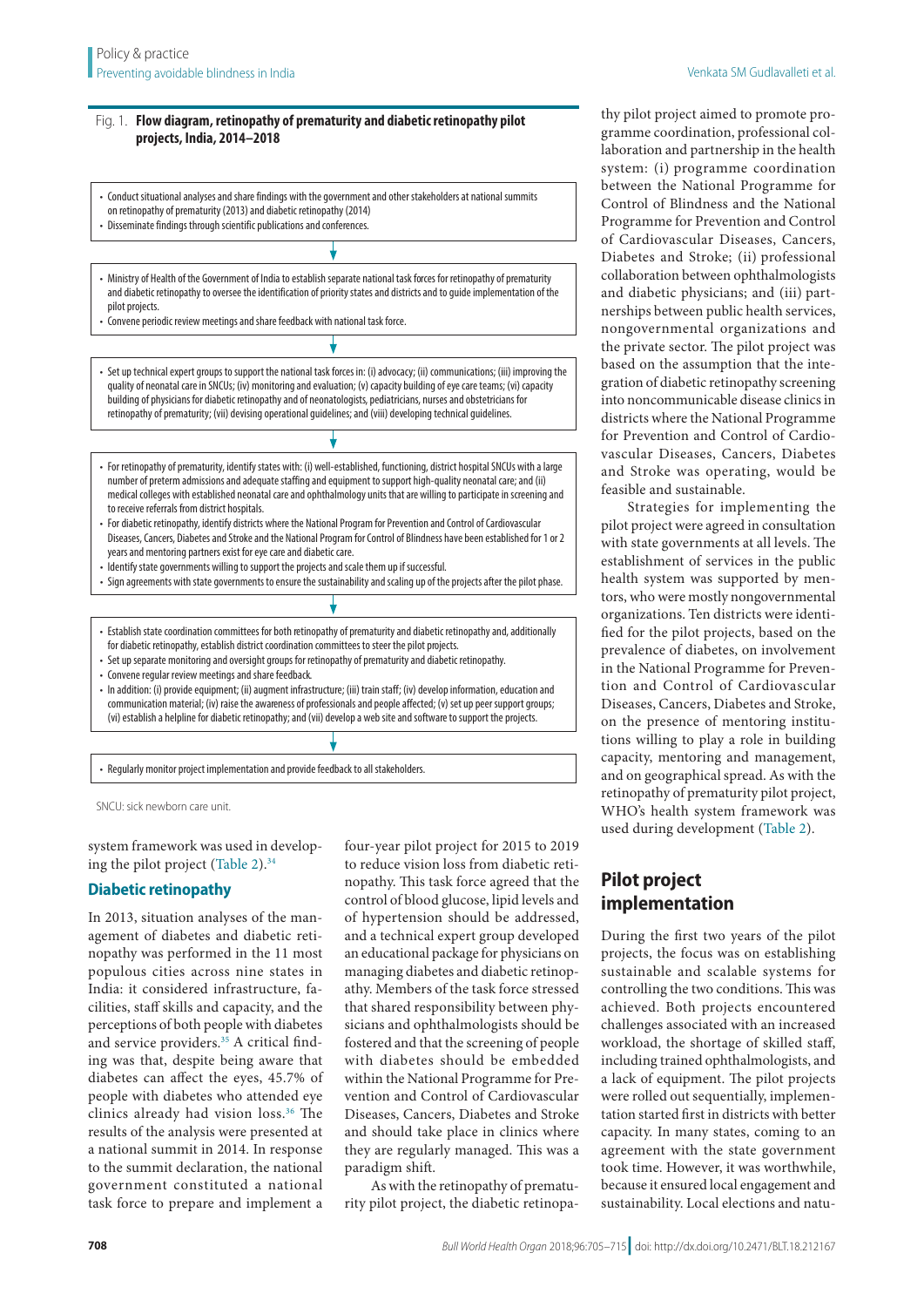ral disasters delayed implementation in some states. The desired outcome was that the pilot projects should become integrated into the public health system and should over time be extended to other districts in participating states and to other non-participating states. This required substantial advocacy as it was not easy to convince some state governments to participate, because of competing health priorities. Moreover, some state and district coordination committees did not meet regularly. Partner organizations responsible for project implementation are being supported in their efforts to convene these meetings as active government engagement is critical to success.

For retinopathy of prematurity, specific challenges included: (i) poor coordination between neonatal care and eyecare services; (ii) a lack of synergy and trust between the public sector (where most preterm babies are treated) and the not-for-profit and private sectors, which have the expertise; and (iii) limited awareness of the risk of retinopathy of prematurity.<sup>[37](#page-10-17)</sup> In addition, states were initially reluctant to send district ophthalmologists for 8 to 10 weeks' training in retinopathy of prematurity. Training, supportive supervision and encouragement helped overcome these problems. At the outset, mentoring partners found it difficult to persuade states to convene state coordination committee meetings.

For diabetic retinopathy, uptake of screening was poor initially due to a lack of awareness among people with diabetes of the seriousness of the disease and its complications and of the need for repeated visits to different specialists and for lifelong medication. Other challenges included: (i) poor communication between physicians treating people with diabetes and ophthalmologists; (ii) a reluctance to task-share; and (iii) the absence of structured follow-up mechanisms. The lack of affordable anti-vascular endothelial growth factors was also a challenge in the beginning, but later some state governments made budgetary allocations for supplies. In addition, implementation was hampered in many districts, because dedicated personnel and clinic space were not available. Another challenge was tracking people with diabetes through the care pathway, from noncommunicable disease clinics, through to eye-care providers. Project software was not used optimally in some states. In some

#### <span id="page-4-0"></span>Box 1.**Objectives and expected outcomes, retinopathy of prematurity and diabetic retinopathy pilot projects, India, 2014–2018**

#### **Retinopathy of prematurity pilot project**

#### Objectives

- Advocacy for policy change at national and state government levels.
- Development of teaching modules and methods for quality improvement training for neonatal care teams.
- Development of national guidelines for the prevention of blindness from retinopathy of prematurity.
- Increased capacity of eye care and neonatal care teams in the public health sector.
- Identification, implementation and evaluation of integrated models for the screening and treatment of retinopathy of prematurity at 3 or 4 district hospitals and a medical school in each of 4 or 5 Indian states.
- Feasibility assessment of the pilot project.
- Identification of lessons learnt to help implement screening and treatment in nonparticipating locations.

#### Expected outcomes

- By the end of 2017, government agencies should have issued at least two documents or orders on policy changes affecting retinopathy of prematurity.
- By the end of 2018, at least 50% of infants with a birth weight <2000 g treated in special newborn care units should have been screened for retinopathy of prematurity within 30 days of birth.
- By the end of 2018, the proportion of infants with severe retinopathy of prematurity treated within 48 hours of diagnosis should have increased by 25%.

#### **Diabetic retinopathy pilot project**

#### Objectives

- Advocacy for policy change at national and state government levels.
- Development of national guidelines for diabetic retinopathy screening and management.
- Increased capacity of eye care and physician teams.
- Improvements in the knowledge and skills of people with diabetes and their families on managing diabetes and its risk factors, including diabetic retinopathy.
- Identification, implementation and evaluation of integrated models of care for diabetes and its eye complications in 8–10 pilot districts (approximate population per district: 5 million) in a total of 10 states.
- Feasibility assessment of the pilot project.
- Identification of lessons learnt to help implement screening and treatment in nonparticipating locations.

Expected outcomes

- By the end of 2018, the proportion of people with diabetes screened for diabetic retinopathy should have increased by 50%.
- By the end of 2019, the proportion of people diagnosed with diabetes being screened annually should have increased by 50%.
- By the end of 2018, 75% of registered people with diabetes should be aware of the risk of visual impairment from diabetic retinopathy.

districts, eye-care personnel, such as ophthalmic assistants, who could be trained to screen for diabetic retinopathy were not available.

# **Sustainability**

The retinopathy of prematurity pilot project has already led to major benefits: there is greater awareness of the need for systematic screening and screening has been introduced in non-participating districts. Moreover, some state governments have provided equipment

to non-participating special newborn care units and have adopted the same hub-and-spoke model for expanding retinopathy of prematurity services. The pilot project also gave nongovernmental organizations the confidence to offer support to the public health sector; two non-participating states, encouraged by increased awareness and technical support, have started retinopathy of prematurity programmes with the help of nongovernmental organizations. Many other non-participating states have also requested technical support to start reti-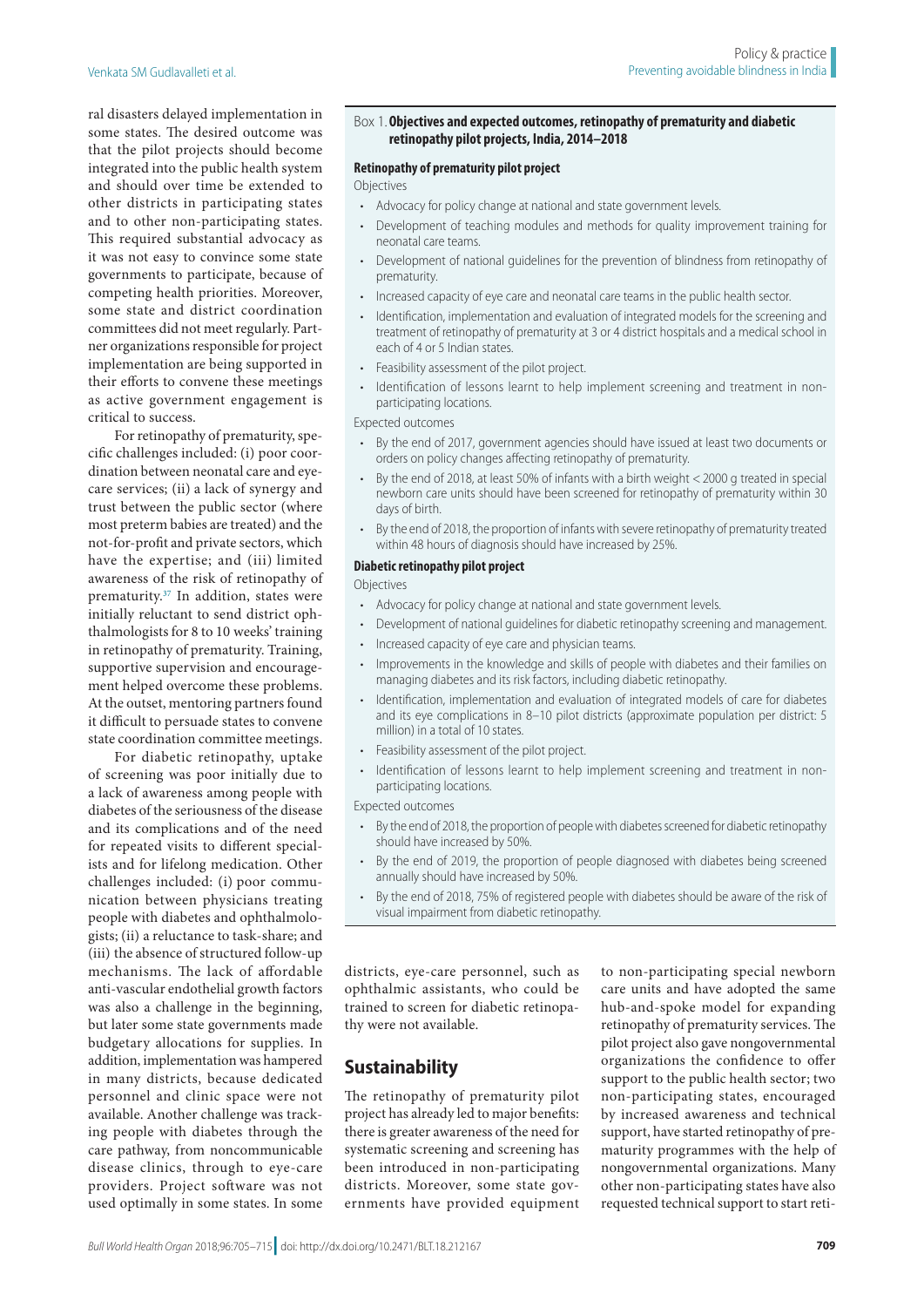<span id="page-5-0"></span>

| Aspect of health systems                           |                                                                                 | Retinopathy of prematurity pilot project                                                          |                                                                                           | Diabetic retinopathy pilot project                                                     |
|----------------------------------------------------|---------------------------------------------------------------------------------|---------------------------------------------------------------------------------------------------|-------------------------------------------------------------------------------------------|----------------------------------------------------------------------------------------|
| framework                                          | Activities envisaged                                                            | Outcomes achieved by March 2018                                                                   | <b>Activities envisaged</b>                                                               | <b>Outcomes achieved by March 2018</b>                                                 |
| Leadership and governance<br><b>Building block</b> | (i) establish a national task force and                                         | (i) national task force met 4 times; (ii) 9                                                       | (i) establish a national task force and state                                             | (i) national task force met 5 times; (ii) 7                                            |
|                                                    | state coordination committees to steer                                          | state coordination committee meetings                                                             | and district coordination committees to                                                   | state coordination committee and 5 district                                            |
|                                                    | expert groups for individual project<br>the project; (ii) establish technical   | meetings held; and (iv) 4 meetings held<br>held; (iii) 22 technical expert group                  | steer the project; (ii) establish technical                                               | coordination committee meetings held;                                                  |
|                                                    | components; and (iii) identify strategies                                       | between project management team and                                                               | components; and (iii) identify strategies for<br>expert groups for individual project     | (iii) 19 technical expert group meetings<br>held; and (iv) 4 meetings held between     |
|                                                    | for implementation                                                              | national health secretary                                                                         | implementation                                                                            | project management team and national<br>health secretary                               |
| Health workforce                                   | paediatricians, nurses, ophthalmologists<br>(i) improve the capabilities of     | screen for retinopathy of prematurity;<br>(i) 21 ophthalmologists trained to                      | ophthalmologists, ophthalmic assistants<br>(i) improve the capabilities of physicians,    | (i) 127 personnel trained in diabetic<br>retinopathy screening; (ii) 27                |
|                                                    | and support personnel                                                           | treatment; (iii) 21 paediatricians and 48<br>(ii) 5 ophthalmologists trained in laser             | and primary health-care personnel                                                         | treatment; (iii) 3 153 health support staff<br>ophthalmologists trained in laser       |
|                                                    |                                                                                 | nurses trained in improving neonatal                                                              |                                                                                           | (iv) 326 physicians educated about risk<br>educated about diabetic retinopathy;        |
|                                                    |                                                                                 | prematurity; (iv) 19 nurse educators trained<br>care and preventing retinopathy of                |                                                                                           | factors and early screening for diabetic                                               |
|                                                    |                                                                                 | and (v) staff in 16 district early intervention<br>in improving the quality of neonatal care;     |                                                                                           | retinopathy; and (v) e-learning modules<br>developed for physicians                    |
|                                                    |                                                                                 | care and reducing the risk retinopathy of<br>centres trained in improving neonatal<br>prematurity |                                                                                           |                                                                                        |
| Service delivery                                   | (i) identify 4 states each with 6 medical<br>schools and 12 district hospital   | (ii) 185 infants treated for retinopathy of<br>(i) 5971 preterm infants screened; and             | participation; (ii) establish infrastructure<br>(i) identify 10 districts suitable for    | for diabetic retinopathy; (ii) 1601 people<br>(i) 34 550 people with diabetes screened |
|                                                    | SNCUs suitable for participation; and                                           | prematurity                                                                                       | for screening and managing diabetes                                                       | with diabetes treated for diabetic                                                     |
|                                                    | screening and treatment of retinopathy<br>(ii) establish infrastructure for the |                                                                                                   | noncommunicable disease clinics; and<br>and its risk factors for complications at         | retinopathy; and (iii) 15 diabetes support<br>groups established                       |
|                                                    | of prematurity                                                                  |                                                                                                   | diabetic retinopathy at the district level<br>(iii) augment facilities for managing       |                                                                                        |
| Medical products and<br>technologies               | with an indirect ophthalmoscope for<br>(i) provide all pilot district hospitals | (i) 14 indirect ophthalmoscopes, 6 Retcams,<br>8 laser treatment units, 22 Volk 20D               | at noncommunicable disease clinics in<br>(i) install fundus cameras for screening         | noncommunicable disease clinics; (ii) 10<br>(i) 50 fundus cameras provided at          |
|                                                    | screening; (ii) provide 7 medical schools<br>with laser treatment systems; and  | diagnostic lenses, 8 Volk 30D diagnostic<br>lenses, 1 pulse oximeter and 1 Heine                  | community health centres; (ii) install laser<br>treatment systems at district hospitals;  | district hospitals; (iii) optical coherence<br>laser treatment systems installed at    |
|                                                    | (iii) establish simulation laboratories                                         | Omega 500 digital video camera provided;                                                          | (iii) provide optical coherence tomography                                                | tomography equipment installed at                                                      |
|                                                    | at mentoring institutions and state<br>for quality improvement training         | set up for online training: it included 126<br>and (ii) dedicated open access web site            | district; and (iv) establish systems for on-<br>equipment at tertiary care centres in the | web site developed to support people<br>6 tertiary care facilities; (iv) dedicated     |
|                                                    | medical schools                                                                 | short webinars and videos for training to<br>improve the quality of neonatal care and             | the-spot and remote reporting of fundus<br>images                                         | and (v) telephone counselling helpline<br>with diabetes and their caregivers;          |
|                                                    |                                                                                 | focused on preterm care for doctors, nurses                                                       |                                                                                           | established for people with diabetes                                                   |
|                                                    |                                                                                 | and support staff                                                                                 |                                                                                           |                                                                                        |

 $(continues. \ . \ )$ (*continues*. . .)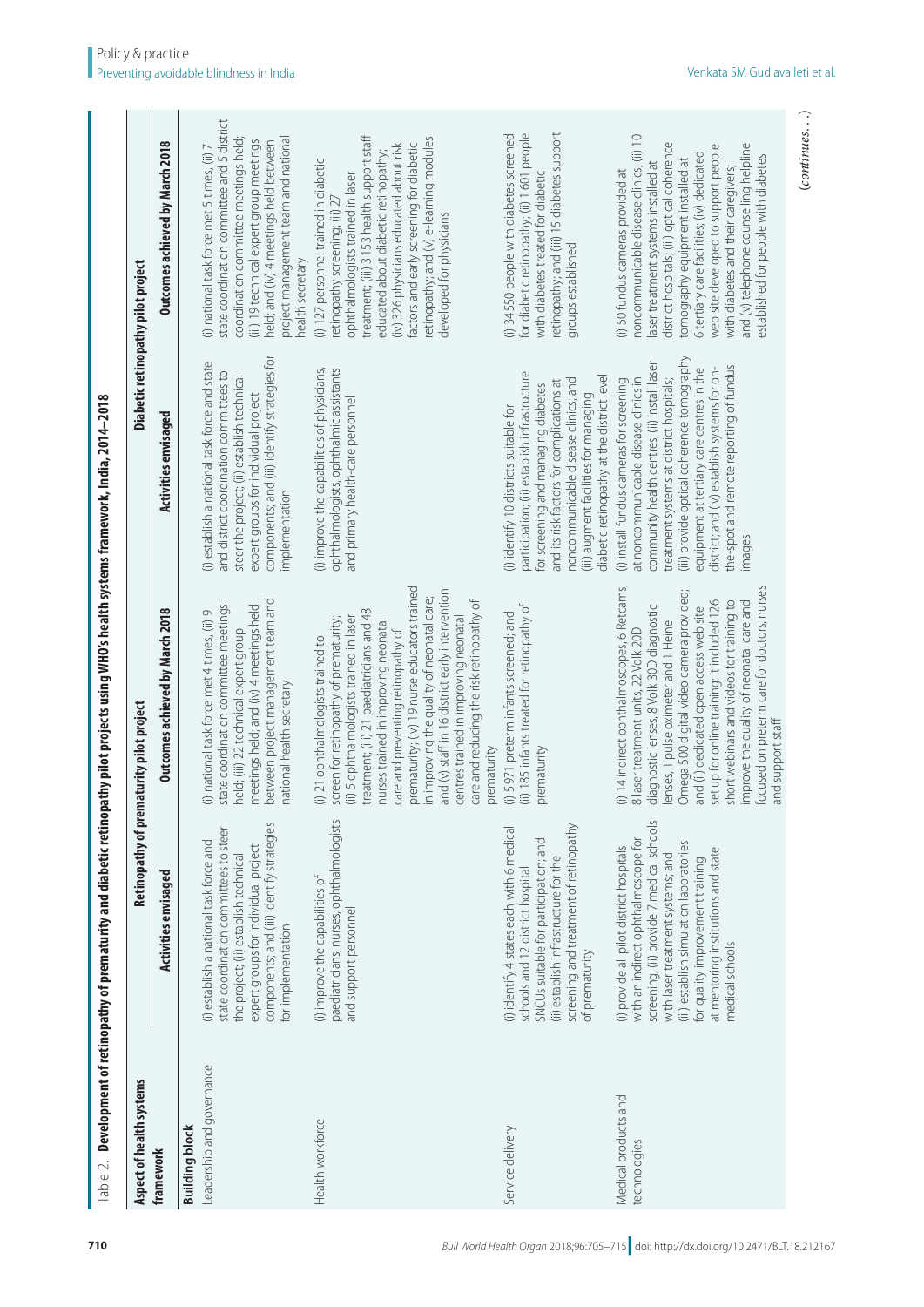| Aspect of health systems<br>$\ldots$ continued | <b>Retinopathy of prem</b>                                                                                                                                                                                                                                                                                                                                                                                                                                                                   | aturity pilot project                                                                                                                                                                                                                            |                                                                                                                                                                                                                                                                | Diabetic retinopathy pilot project                                                                                                                                                                                   |
|------------------------------------------------|----------------------------------------------------------------------------------------------------------------------------------------------------------------------------------------------------------------------------------------------------------------------------------------------------------------------------------------------------------------------------------------------------------------------------------------------------------------------------------------------|--------------------------------------------------------------------------------------------------------------------------------------------------------------------------------------------------------------------------------------------------|----------------------------------------------------------------------------------------------------------------------------------------------------------------------------------------------------------------------------------------------------------------|----------------------------------------------------------------------------------------------------------------------------------------------------------------------------------------------------------------------|
| framework                                      | Activities envisaged                                                                                                                                                                                                                                                                                                                                                                                                                                                                         | Outcomes achieved by March 2018                                                                                                                                                                                                                  | <b>Activities envisaged</b>                                                                                                                                                                                                                                    | Outcomes achieved by March 2018                                                                                                                                                                                      |
| Information systems and<br>research            | treatment; and (iv) serves as a repository<br>they were screened and their treatment<br>and follow-up; (iii) facilitates referral for<br>prematurity screening, including when<br>of all infants eligible for retinopathy of<br>online database; (ii) can record details<br>Develop software for retinopathy of<br>that: (i) is integrated with the SNCU<br>documentation developed by, and<br>prematurity project management<br>for advocacy and communication<br>shared with, stakeholders | prematurity screening and their treatment<br>(i) software has been developed that can<br>track all infants eligible for retinopathy of<br>for clinical monitoring; and (ii) 4 tablet<br>and follow-up and that can be used<br>computers provided | management; (ii) register details of people<br>with diabetes on tablet computers located<br>at primary and secondary health-care<br>centres; and (iii) carry out operational<br>(i) develop software for project<br>research                                   | districts; and (ii) 10 operational research<br>(i) 40 tablet computers with dedicated<br>community health centres in 10 pilot<br>patient-tracking software installed at<br>projects commissioned                     |
| Health-care financing                          | prematurity screening and treatment at<br>public health facilities in project areas<br>(i) provide free retinopathy of                                                                                                                                                                                                                                                                                                                                                                       | screening established in 16 SNCUs; and<br>medical schools and 1 district hospital<br>(ii) treatment facilities provided at 6<br>(i) free retinopathy of prematurity                                                                              | diabetes and associated risk factors, such as<br>(ii) provide free medication for managing<br>screening and laser treatment at public<br>health facilities in project areas; and<br>(i) provide free diabetic retinopathy<br>hypertension                      | treatment services augmented in 10 district<br>established at 50 health facilities in 10<br>(i) free diabetic retinopathy screening<br>districts; and (ii) diabetic retinopathy<br>hospitals, at no cost to patients |
| Performance                                    |                                                                                                                                                                                                                                                                                                                                                                                                                                                                                              |                                                                                                                                                                                                                                                  |                                                                                                                                                                                                                                                                |                                                                                                                                                                                                                      |
| Access                                         | a population of around 1 million and<br>prematurity services in public health<br>facilities in tier-2 cities (i.e. cities with<br>districts, which cover poor and rural<br>(i) improve access to retinopathy of<br>important regional hubs) and rural<br>populations                                                                                                                                                                                                                         | cities reduced; and (ii) access to timely care<br>screening and to seek treatment in large<br>(i) need for poor parents to travel far for<br>provided                                                                                            | available (these centres are predominantly<br>(i) register people with diabetes and carry<br>screening at health centres in rural areas<br>where such facilities were not previously<br>out preliminary diabetic retinopathy<br>used by women and poor people) | (i) 57.3% of people with diabetes screened<br>were women; (ii) the need for people with<br>diabetes to travel far for screening and<br>treatment was reduced                                                         |
| Coverage                                       | (i) screen all preterm infants admitted to<br>SNCUs who are eligible for retinopathy<br>health system; and (ii) treat all infants<br>with sight-threatening retinopathy of<br>secondary care level in the public<br>of prematurity screening at the<br>prematurity                                                                                                                                                                                                                           | $\supseteq$                                                                                                                                                                                                                                      | diabetes seen at primary and secondary<br>health-care centres in the public health<br>(i) include all registered people with<br>system in project areas                                                                                                        | $\supseteq$                                                                                                                                                                                                          |
| Quality                                        | (ii) upgrade staff skills through personal<br>and online training; and (iii) provide<br>(i) monitor outcomes regularly;<br>supportive supervision                                                                                                                                                                                                                                                                                                                                            | $\supseteq$                                                                                                                                                                                                                                      | (ii) upgrade staff skills through training<br>(i) monitor outcomes regularly; and                                                                                                                                                                              | $\supseteq$                                                                                                                                                                                                          |
| Safety                                         | (i) ensure the care provided is to an<br>accepted standard                                                                                                                                                                                                                                                                                                                                                                                                                                   | (i) operational safety guidelines were<br>finalized and disseminated following<br>consultations                                                                                                                                                  | (i) ensure the care provided is to an<br>accepted standard                                                                                                                                                                                                     | (i) national technical guidelines are being<br>drafted                                                                                                                                                               |
|                                                | ND: not determined; SNCU: sick newbom care unit; WHO: World Health Organization.                                                                                                                                                                                                                                                                                                                                                                                                             |                                                                                                                                                                                                                                                  |                                                                                                                                                                                                                                                                |                                                                                                                                                                                                                      |

*Bull World Health Organ* 2018;96:705–715| doi: http://dx.doi.org/10.2471/BLT.18.212167 **<sup>711</sup>**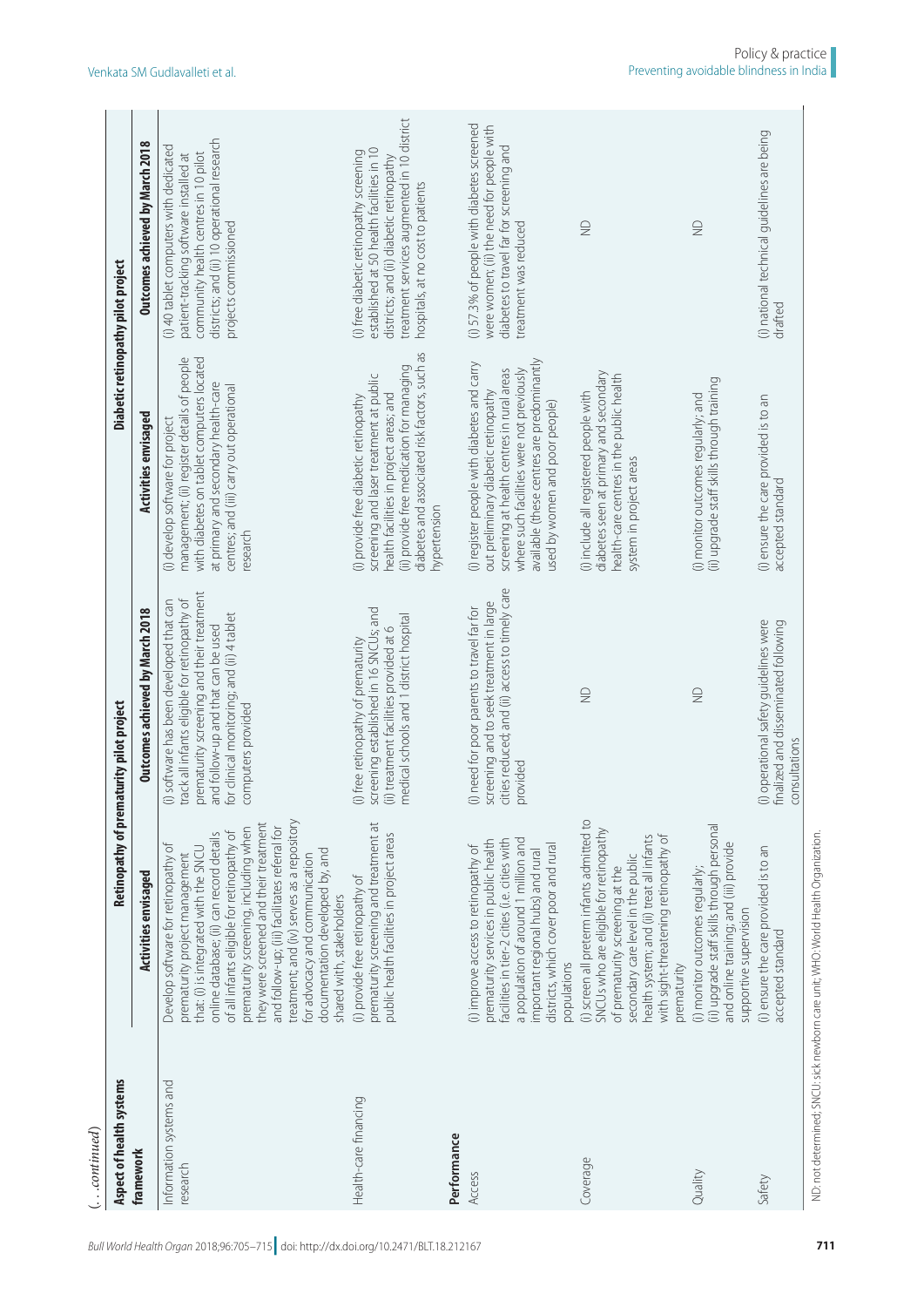nopathy of prematurity programmes. In addition, UNICEF, the agency providing technical support for child health at national and state levels, has included retinopathy of prematurity in their next five-year plan. The National Programme for Control of Blindness is also planning to provide funds for public sector medical schools to strengthen their capacity to screen and treat retinopathy of prematurity and to expand services. Information, education and communication materials developed for the project in local languages have been distributed widely to both health-care providers and parents. Software developed for the retinopathy of prematurity pilot project is being used for the follow-up, referral, coordination and monitoring of services. Moreover, the state coordination committees established for the project are providing platforms for participants to share details of their concerns and successes and to seek the support of policy-makers.

Awareness of the need for systematic screening for diabetic retinopathy has increased over time. Many state governments have introduced service delivery models similar to that used in the diabetic retinopathy pilot project in non-participating districts. In addition, the pilot project also attracted the attention of the for-profit private sector. For example, in Andhra Pradesh State, a leading for-profit hospital chain entered into an agreement with the state government to install fundus cameras in all primary care facilities and to provide comprehensive eye care, including screening for diabetic retinopathy. In Odisha State, the government has earmarked resources to develop the skills and infrastructure needed for comprehensive eye care, including screening for

diabetic retinopathy. Similar comprehensive screening programmes are being planned in Gujarat, Karnataka, Kerala and Telangana States. The National Programme for Control of Blindness is also planning to involve states not covered by the pilot project. Information, education and communication materials are available in 10 local languages and the tablet computers provided in the projects to register people with diabetes are being used in six states, particularly for arranging follow-ups. The project's district coordination committees provide fora where participants can share details of successes and concerns with policy-makers and programme managers in the public health system, which has increased the states' sense of responsibility. Finally, implementation reviews are conducted regularly to help project partners learn from each other.

Our pilot projects for controlling diabetic retinopathy and retinopathy of prematurity have demonstrated that screening and treatment can be successfully integrated into the public health system using a partnership approach in a way that ensures sustainability and fosters comprehensive eye care. This approach could also be used for other potentially blinding conditions. Moreover, there are indications that the Government of India's health plans are dynamic and respond to evidence provided by such projects. For example, the priorities of the National Programme for Control of Blindness have evolved and adapted to epidemiological trends over the past four decades. Initially, the emphasis was on trachoma and vitamin A deficiency. Then, based on evidence from national surveys, cataracts became a priority.<sup>38-[42](#page-10-19)</sup> Recent studies have found a decline in the prevalence of cataract blindness and

national plans now support a comprehensive approach to eye care[.43–](#page-10-20)[45](#page-10-21) ■

#### **Acknowledgements**

We thank participants in the India Diabetic Retinopathy & Retinopathy of Prematurity Partners Implementation Consortium: TP Das, Padhi Tapas and Behera Umesh (LV Prasad Eye Institute, Bhubaneshwar), Chawla Deepak (Government Medical College, Chandigarh), Cherian Thomas (Little Flower Eye Hospital & Research Centre, Angamaly), Deorari Ashok (All India Institute of Medical Sciences, New Delhi), Desai Ankush and Naik Pradeep (Goa Medical College, Goa), Deshpande Madan and Kulkarni Sucheta (HV Desai Eye Institute, Pune), Praveen Kumar and Dogra Mangat (Post-Graduate Institute of Medical Education and Research, Chandigarh), Gajiwala Uday (Tejas Eye Hospital, Mandvi), Jain Jyoti and AK Shukla (Mahatma Gandhi Institute of Medical Sciences, Wardha), Jalali Subhadra (LV Prasad Eye Institute, Hyderabad), Kadam Sandeep (KEM, Pune), P Sai Kiranmayee and Kalluri Vishwanath (Pushpagiri Eye Institute, Hyderabad), Murki Srinivas (Fernandez Research Foundation, Hyderabad), R Murthy Krishna (Vittala International Institute of Ophthalmology, Bengaluru), V Narendran (Arvind Eye Care, Madurai), R Ramakrishnan (Aravind Eye Care System, Tirunelveli), VK Sharma (Global Hospital Institute of Ophthalmology, Abu Road) and Sil Asim (Vivekananda Mission Asram Netra Niramay Niketan, Chaitanyapur). VSMG is also affiliated with the Clinical Research Department, London School of Hygiene and Tropical Medicine, London, England

**Competing interests:** None declared.

لتطوير المشاريع، كما تم وضع استراتيجيات مع كل الجهات المعنية، بيا في ذلك الحكومة. اشتمل كلا المشروعين على نباذج محورية لوحدات الرعاية يف أنحاء كليات الطب. بالنسبة لالعتالل الشبكي السكري، تم إجراء الفحص في مرافق الرعاية الصحية الأولية، كما تم تقديم العالج يف مستشفيات املقاطعات. أما بالنسبة لالعتالل الشبكي لدى المواليد المبتسرين، فقد تم دمج الفحص في وحدات رعاية حديثي الوالدة املرىض عىل مستوى املقاطعة، كام تم حتسني مرافق العالج يف أقرب كليات الطب املمولة من القطاع العام. يف العامين الأولين، كانت هناك تحسينات كبيرة في الوعي والفحص والعلاج والشراكة بين الجهات المعنية، بالإضافة إلى تغييرات

**ملخص إدماج فحص وإدارة العمى الذي يمكن جتنبه يف نظام الصحة العامة، اهلند** يعاني 73 مليون شخصا بالهند من مرض السكري، كما أن هناك 3.5 مليون رضيعاً مبتسراً (وُلد قبل الأوان). في حالة عدم الفحص في الوقت المناسب، يكون هناك خطر لفَّقدان البصر بسبب اعتالل الشبكية السكري، واعتالل الشبكية لدى املبترسين، يف هاتني املجموعتني عىل التوايل. كال احلالتني هي أسباب ناشئة لضعف البِصر في الهند، إلا أنه لا يوجد برنامج للصحة العامة يتولى الفحص أو الإدارة. تم تدشين مشروعات رائدة في عام 2014 لدمج عمليتي فحص وإدارة هذه احلاالت يف نظم الصحة العامة القائمة، وخاصة في المجتمعات الريفية وشبكات الإحالة الخاصة هبا. تم استخدم إطار النظم الصحية التابع ملنظمة الصحة العاملية،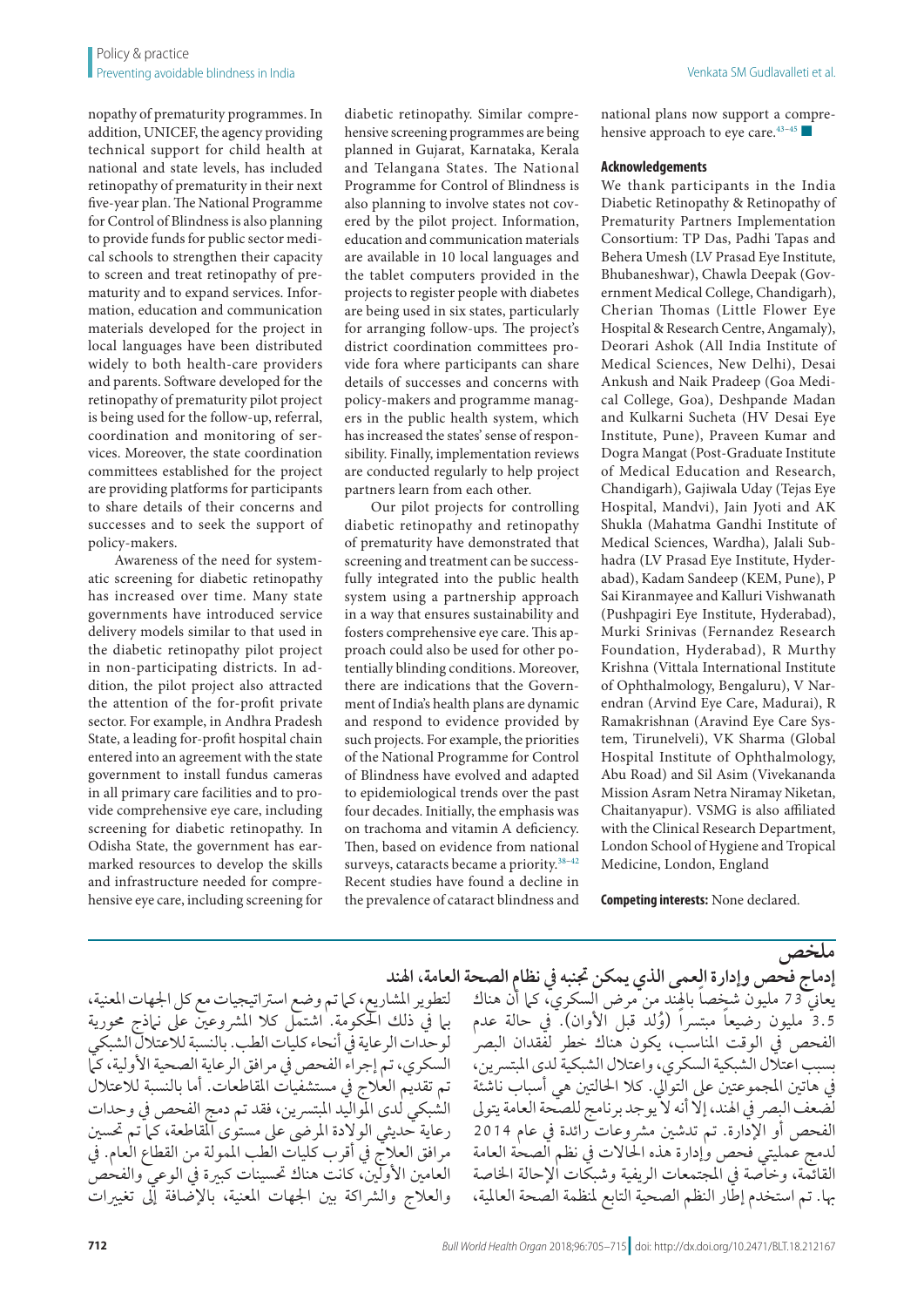فحص اعتالل الشبكية لدى املبترسين متوفراً يف 16 وحدة لرعاية حديثي الوالدة املرىض يف مستشفى املقاطعة يف أربع واليات، وتم حتسني العالج يف ست من كليات الطب. كانت جهود الدعم داخل حكومات الواليات رضورية لنجاح املبادرة.

# 摘要

#### 印度将可避免盲症筛查与管理整合入公共卫生系统

在印度,七千三百万人患有糖尿病,三百五十万婴儿 是早产儿。如果未及时筛查,以上两组人群分别会有 糖尿病性视网膜病变和早产儿视网膜病变,从而导致 视力丧失。这两种情况都是印度人民视力受损的新兴 原因,然而印度本国并没有用于筛查或管理的公共卫 生计划。试点项目于 2014 年启动,并将这些情况的筛 选和管理纳入现有公共卫生系统,特别是在农村社区 及其转诊网络中。应用世界卫生组织的卫生系统框架 来制定项目,并与包括政府在内的所有利益攸关方共 同制定战略。这两个项目都包括了以医学院为中心、 医疗单位为周边的轴辐式模型。针对糖尿病性视网膜

病变,在初级卫生保健机构进行筛查,并在地区医院 给予治疗。针对早产儿视网膜病变,筛查被纳入地区 级别的患病新生儿护理单位,并对位置最近的公立医 学院的治疗设施进行了改善。在最初两年内,意识、 筛查、治疗和利益攸关方间的合作关系以及公共卫 生政策变化都有了实质性的改善。截至 2018 年 3 月, 10 个邦的 50 家机构中建立了糖尿病视网膜病变筛 查,10 家医院的治疗得以改善,并在 4 个邦地区医院 的 16 个患病新生儿护理单位建立了早产儿视网膜病 变筛查,6 家医学院的治疗得以改善。邦政府内部宣 传对该倡议的成功至关重要。

يف سياسة الصحة العامة. وبحلول مارس/آذار ،2018 أصبح الكشف عن اعتلال الشبكية السكري متوافراً في 50 مرفقاً في 10 ولايات، كما تم تحسين العلاج في 10 مستشفيات، بينما أصبح

#### **Résumé**

#### **Intégration du dépistage et de la prise en charge de la cécité évitable dans le système de santé publique en Inde**

En Inde, 73 millions de personnes sont atteintes de diabète et 3,5 millions de nourrissons naissent avant terme. Lorsque le dépistage n'est pas effectué à temps, il existe un risque de perte de la vue due à la rétinopathie diabétique dans le cas du premier groupe et à la rétinopathie du prématuré dans le cas du second. Bien que ces deux maladies soient de nouvelles causes de déficience visuelle en Inde, aucun programme de santé publique ne vise leur dépistage ou leur prise en charge. Des projets pilotes ont été lancés en 2014 pour intégrer le dépistage et la prise en charge de ces maladies dans les systèmes de santé publique existants, en particulier dans les communautés rurales et leurs réseaux d'orientation. Le cadre des systèmes de santé de l'Organisation mondiale de la Santé a été utilisé pour développer ces projets et des stratégies ont été élaborées avec toutes les parties prenantes, et notamment le gouvernement. Les deux projets impliquaient des réseaux en étoile d'unités de soins autour des écoles de médecine. Dans le cas de la rétinopathie diabétique, le dépistage a été assuré dans des établissements de soins de santé

primaires, tandis que le traitement a été appliqué dans des hôpitaux de district. Dans le cas de la rétinopathie du prématuré, le dépistage a été intégré dans des unités de soins pour les pathologies néo-natales au niveau des districts et les installations de traitement ont été améliorées dans les écoles de médecine financées par l'État les plus proches. Au cours des deux premières années, des améliorations considérables ont été constatées en matière de sensibilisation, de dépistage, de traitement et de partenariat entre les parties prenantes, et des changements ont été apportés à la politique de santé publique. En mars 2018, le dépistage de la rétinopathie diabétique était assuré dans 50 établissements répartis dans 10 États et le traitement avait été amélioré dans 10 hôpitaux, tandis que le dépistage de la rétinopathie du prématuré était assuré dans 16 unités de soins pour les pathologies néo-natales dans les hôpitaux de district de quatre États et le traitement avait été amélioré dans six écoles de médecine. Un soutien au sein des administrations des États fédérés a été essentiel au succès de l'initiative.

#### **Резюме**

#### **Интеграция системы общественного здравоохранения с целью скрининга и лечения предотвратимой слепоты, Индия**

В Индии 73 миллиона человек страдают диабетом и 3,5 миллиона младенцев рождаются преждевременно. Без своевременного скрининга в этих двух группах существует риск потери зрения вследствие диабетической ретинопатии и ретинопатии недоношенных. Оба эти состояния являются растущими причинами нарушения зрения в Индии, но в этой стране нет никакой соответствующей программы общественного здравоохранения для скрининга или лечения. В 2014 году были начаты экспериментальные проекты по интеграции скрининга и лечения этих состояний в существующие системы общественного здравоохранения, особенно в сельских общинах и сети медицинских учреждений, находящихся в сельской местности. Для разработки проектов за основу была взята структура системы здравоохранения, рекомендованная Всемирной организацией здравоохранения, и стратегии были разработаны совместно со

всеми заинтересованными сторонами, включая правительство. Оба проекта включали в себя модель системы здравоохранения, представляющую собой разветвленную сеть медицинских учреждений, расположенных на базе медицинских учебных заведений. Скрининг по поводу диабетической ретинопатии был внедрен в учреждениях первичной медико-санитарной помощи, а лечение проводилось в районных больницах. Скрининг по поводу ретинопатии недоношенных был интегрирован в неонатологические отделения больниц на районном уровне, а также были усовершенствованы лечебные учреждения в ближайших государственных медицинских учебных заведениях. В течение первых двух лет произошли существенные улучшения в информировании, скрининге, лечении и партнерстве между заинтересованными сторонами, а также изменения в политике общественного здравоохранения. К марту 2018 года скрининг по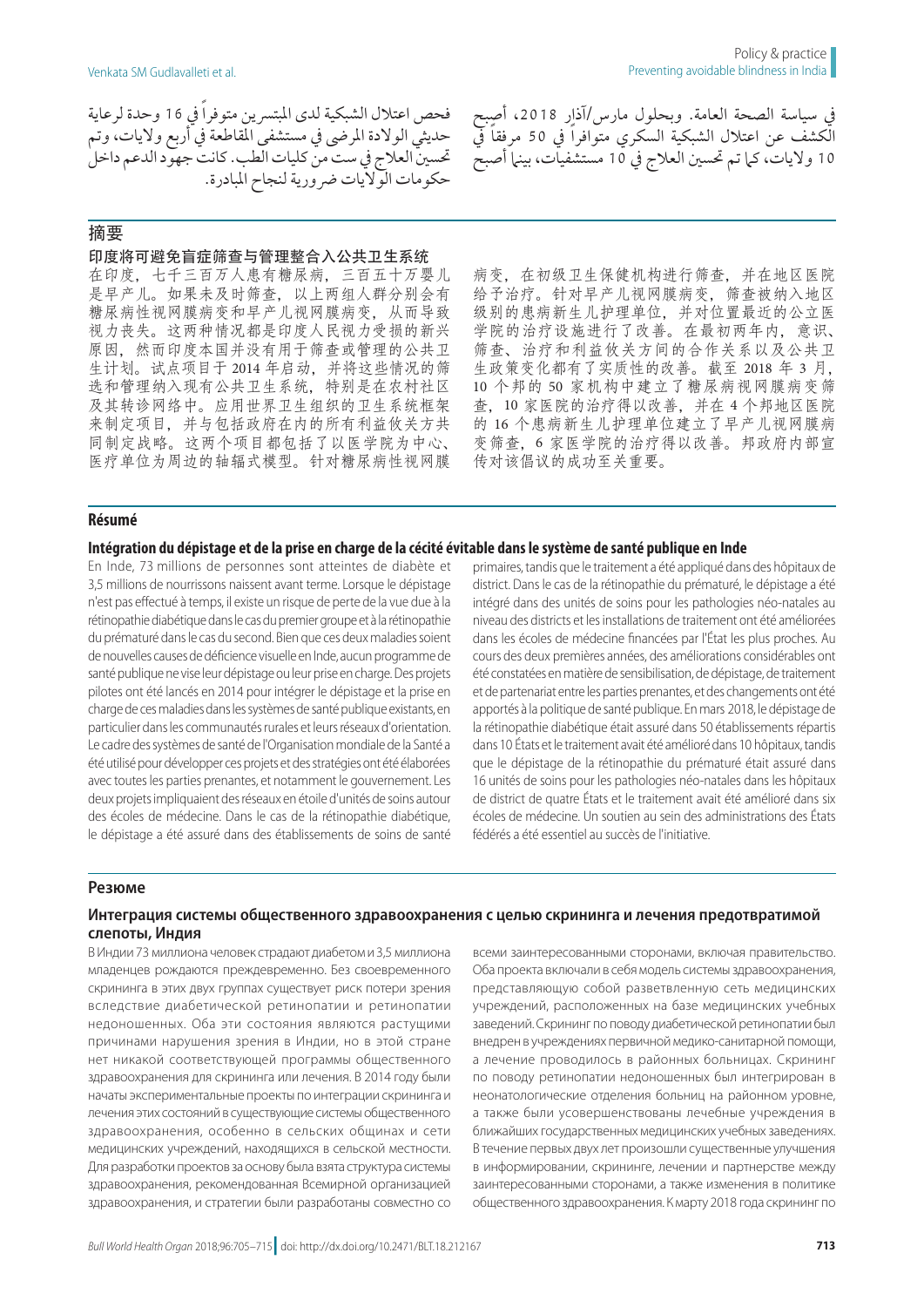поводу диабетической ретинопатии был внедрен на 50 объектах в 10 штатах, лечение было усовершенствовано в 10 больницах, тогда как скрининг в связи с ретинопатией недоношенных был внедрен в 16 неонатологических отделениях районных больниц

в четырех штатах, а лечение было усовершенствовано в шести медицинских учебных заведениях. Поддержка правительств штатов имела решающее значение для успеха инициативы.

### **Resumen**

### **Integración en el sistema de salud pública de la detección y gestión de la ceguera evitable, la India**

En la India, 73 millones de personas son diabéticas y 3,5 millones de niños nacen prematuros. Sin exámenes de detección oportunos, existe un riesgo de pérdida de la visión por la retinopatía diabética y la retinopatía por prematuridad en estos dos grupos, respectivamente. Ambas afecciones son causas emergentes de discapacidad visual en la India, pero no existe un programa de salud pública para la detección o el tratamiento. En 2014 se iniciaron proyectos piloto para integrar el análisis y la gestión de estas condiciones en los sistemas de salud pública existentes, en particular en las comunidades rurales y sus redes de derivación. Se utilizó el marco de sistemas de salud de la Organización Mundial de la Salud para desarrollar los proyectos y se desarrollaron estrategias con todas las partes interesadas, incluido el gobierno. En ambos proyectos se utilizaron modelos de unidades de atención centralizados en torno a las facultades de medicina. En cuanto a la retinopatía diabética, se establecieron exámenes de detección en los

centros de atención primaria y se ofreció tratamiento en los hospitales de distrito. En cuanto a la retinopatía por prematuridad, los exámenes de detección se integraron en las unidades de atención neonatal a nivel de distrito y se mejoraron las instalaciones de tratamiento en las facultades de medicina más cercanas financiadas con fondos públicos. En los dos primeros años se produjeron mejoras sustanciales en la sensibilización, la detección, el tratamiento y la asociación entre las partes interesadas, así como cambios en la política de salud pública. Para marzo de 2018, se establecieron exámenes de detección de retinopatía diabética en 50 establecimientos de 10 estados y se mejoró el tratamiento en 10 hospitales, mientras que se establecieron exámenes de detección de retinopatía por prematuridad en 16 unidades de atención neonatal en hospitales de distrito de cuatro estados y se mejoró el tratamiento en seis facultades de medicina. La promoción dentro de los gobiernos estatales fue fundamental para el éxito de la iniciativa.

#### **References**

- <span id="page-9-0"></span>1. Bourne RRA, Flaxman SR, Braithwaite T, Cicinelli MV, Das A, Jonas JB, et al.; Vision Loss Expert Group. Magnitude, temporal trends, and projections of the global prevalence of blindness and distance and near vision impairment: a systematic review and meta-analysis. Lancet Glob Health. 2017 09;5(9):e888–97. doi: [http://dx.doi.org/10.1016/S2214-](http://dx.doi.org/10.1016/S2214-109X(17)30293-0) [109X\(17\)30293-0](http://dx.doi.org/10.1016/S2214-109X(17)30293-0) PMID: [28779882](http://www.ncbi.nlm.nih.gov/pubmed/28779882)
- <span id="page-9-1"></span>2. Flaxman SR, Bourne RRA, Resnikoff S, Ackland P, Braithwaite T, Cicinelli MV, et al.; Vision Loss Expert Group of the Global Burden of Disease Study. Global causes of blindness and distance vision impairment 1990–2020: a systematic review and meta-analysis. Lancet Glob Health. 2017 12;5(12):e1221–34. doi: [http://dx.doi.org/10.1016/S2214-109X\(17\)30393-5](http://dx.doi.org/10.1016/S2214-109X(17)30393-5) PMID: [29032195](http://www.ncbi.nlm.nih.gov/pubmed/29032195)
- <span id="page-9-2"></span>3. Gudlavalleti VSM. Magnitude and temporal trends in avoidable blindness in children (ABC) in India. Indian J Pediatr. 2017 Dec;84(12):924–9. doi: [http://](http://dx.doi.org/10.1007/s12098-017-2405-2) [dx.doi.org/10.1007/s12098-017-2405-2](http://dx.doi.org/10.1007/s12098-017-2405-2) PMID: [28646264](http://www.ncbi.nlm.nih.gov/pubmed/28646264)
- <span id="page-9-3"></span>4. Nazimul H, Rohit H, Anili H. Trend of retinal diseases in developing countries. Expert Rev Ophthalmol. 2008;3(1):43–50. doi: [http://dx.doi.](http://dx.doi.org/10.1586/17469899.3.1.43) [org/10.1586/17469899.3.1.43](http://dx.doi.org/10.1586/17469899.3.1.43)
- <span id="page-9-4"></span>5. Dutta S, Raghuveer T, Vinekar A, Dogra MR. Can we stop the current epidemic of blindness from retinopathy of prematurity? Indian Pediatr. 2016 Nov 7;53 Suppl 2:S80–4. PMID: [27915311](http://www.ncbi.nlm.nih.gov/pubmed/27915311)
- <span id="page-9-5"></span>Jotheeswaran AT, Lovakanth N, Nadiga S, Anchala R, Murthy GV, Gilbert CE. Estimating the proportion of persons with diabetes developing diabetic retinopathy in India: a systematic review and meta-analysis. Indian J Endocrinol Metab. 2016 Apr;20(7) Suppl 1:S51–8. doi: [http://dx.doi.](http://dx.doi.org/10.4103/2230-8210.179774) [org/10.4103/2230-8210.179774](http://dx.doi.org/10.4103/2230-8210.179774) PMID: [27144137](http://www.ncbi.nlm.nih.gov/pubmed/27144137)
- <span id="page-9-16"></span>Raman R, Rani PK, Reddi Rachepalle S, Gnanamoorthy P, Uthra S, Kumaramanickavel G, et al. Prevalence of diabetic retinopathy in India: Sankara Nethralaya diabetic retinopathy epidemiology and molecular genetics study report 2. Ophthalmology. 2009 Feb;116(2):311–8. doi: [http://](http://dx.doi.org/10.1016/j.ophtha.2008.09.010) [dx.doi.org/10.1016/j.ophtha.2008.09.010](http://dx.doi.org/10.1016/j.ophtha.2008.09.010) PMID: [19084275](http://www.ncbi.nlm.nih.gov/pubmed/19084275)
- <span id="page-9-6"></span>8. Sunita M, Singh AK, Rogye A, Sonawane M, Gaonkar R, Srinivasan R, et al. Prevalence of diabetic retinopathy in urban slums: the Aditya Jyot diabetic retinopathy in urban Mumbai slums study – report 2. Ophthalmic Epidemiol. 2017 10;24(5):303–10. doi: [http://dx.doi.org/10.1080/09286586.](http://dx.doi.org/10.1080/09286586.2017.1290258) [2017.1290258](http://dx.doi.org/10.1080/09286586.2017.1290258) PMID: [28402722](http://www.ncbi.nlm.nih.gov/pubmed/28402722)
- <span id="page-9-7"></span>9. Gilbert C, Rahi J, Eckstein M, O'Sullivan J, Foster A. Retinopathy of prematurity in middle-income countries. Lancet. 1997 Jul 5;350(9070):12–4. doi: [http://dx.doi.org/10.1016/S0140-6736\(97\)01107-0](http://dx.doi.org/10.1016/S0140-6736(97)01107-0) PMID: [9217713](http://www.ncbi.nlm.nih.gov/pubmed/9217713)
- 10. Cho NH, Shaw JE, Karuranga S, Huang Y, da Rocha Fernandes JD, Ohlrogge AW, et al. IDF diabetes atlas: global estimates of diabetes prevalence for 2017 and projections for 2045. Diabetes Res Clin Pract. 2018 Apr;138:271– 81. doi:<http://dx.doi.org/10.1016/j.diabres.2018.02.023>PMID: [29496507](http://www.ncbi.nlm.nih.gov/pubmed/29496507)
- 11. Anjana RM, Deepa M, Pradeepa R, Mahanta J, Narain K, Das HK, et al.; ICMR– INDIAB Collaborative Study Group. Prevalence of diabetes and prediabetes in 15 states of India: results from the ICMR-INDIAB population-based cross-sectional study. Lancet Diabetes Endocrinol. 2017 Aug;5(8):585–96. doi: [http://dx.doi.org/10.1016/S2213-8587\(17\)30174-2](http://dx.doi.org/10.1016/S2213-8587(17)30174-2) PMID: [28601585](http://www.ncbi.nlm.nih.gov/pubmed/28601585)
- <span id="page-9-8"></span>12. Geldsetzer P, Manne-Goehler J, Theilmann M, Davies JI, Awasthi A, Vollmer S, et al. Diabetes and hypertension in India: a nationally representative study of 1.3 million adults. JAMA Intern Med. 2018 Mar 1;178(3):363–72. doi: <http://dx.doi.org/10.1001/jamainternmed.2017.8094> PMID: [29379964](http://www.ncbi.nlm.nih.gov/pubmed/29379964)
- <span id="page-9-9"></span>13. Blencowe H, Lawn JE, Vazquez T, Fielder A, Gilbert C. Preterm-associated visual impairment and estimates of retinopathy of prematurity at regional and global levels for 2010. Pediatr Res. 2013 Dec;74(S1) Suppl 1:35–49. doi: <http://dx.doi.org/10.1038/pr.2013.205>PMID: [24366462](http://www.ncbi.nlm.nih.gov/pubmed/24366462)
- <span id="page-9-10"></span>14. Blencowe H, Cousens S, Oestergaard MZ, Chou D, Moller AB, Narwal R, et al. National, regional, and worldwide estimates of preterm birth rates in the year 2010 with time trends since 1990 for selected countries: a systematic analysis and implications. Lancet. 2012 Jun 9;379(9832):2162–72. doi: [http://dx.doi.org/10.1016/S0140-6736\(12\)60820-4](http://dx.doi.org/10.1016/S0140-6736(12)60820-4) PMID: [22682464](http://www.ncbi.nlm.nih.gov/pubmed/22682464)
- <span id="page-9-11"></span>15. Blencowe H, Cousens S, Chou D, Oestergaard M, Say L, Moller AB, et al.; Born Too Soon Preterm Birth Action Group. Born too soon: the global epidemiology of 15 million preterm births. Reprod Health. 2013;10 Suppl 1:S2. doi:<http://dx.doi.org/10.1186/1742-4755-10-S1-S2>PMID: [24625129](http://www.ncbi.nlm.nih.gov/pubmed/24625129)
- <span id="page-9-12"></span>16. Vinekar A, Dogra MR, Sangtam T, Narang A, Gupta A. Retinopathy of prematurity in Asian Indian babies weighing greater than 1250 grams at birth: ten year data from a tertiary care center in a developing country. Indian J Ophthalmol. 2007 Sep-Oct;55(5):331–6. doi: [http://dx.doi.](http://dx.doi.org/10.4103/0301-4738.33817) [org/10.4103/0301-4738.33817](http://dx.doi.org/10.4103/0301-4738.33817) PMID: [17699940](http://www.ncbi.nlm.nih.gov/pubmed/17699940)
- <span id="page-9-13"></span>17. Verma A, Nema N, Patel S, Ishrat S, Sidharth M. Retinopathy of prematurity: incidence and risk factors. Int J Ophthalmol Eye Sci. 2016;4:198–201.
- <span id="page-9-14"></span>18. Hellström A, Smith LE, Dammann O. Retinopathy of prematurity. Lancet. 2013 Oct 26;382(9902):1445–57. doi: [http://dx.doi.org/10.1016/S0140-](http://dx.doi.org/10.1016/S0140-6736(13)60178-6) [6736\(13\)60178-6](http://dx.doi.org/10.1016/S0140-6736(13)60178-6) PMID: [23782686](http://www.ncbi.nlm.nih.gov/pubmed/23782686)
- <span id="page-9-15"></span>19. Chan-Ling T, Gole GA, Quinn GE, Adamson SJ, Darlow BA. Pathophysiology, screening and treatment of ROP: a multi-disciplinary perspective. Prog Retin Eye Res. 2018 Jan;62:77–119. doi: [http://dx.doi.org/10.1016/j.](http://dx.doi.org/10.1016/j.preteyeres.2017.09.002) [preteyeres.2017.09.002](http://dx.doi.org/10.1016/j.preteyeres.2017.09.002) PMID: [28958885](http://www.ncbi.nlm.nih.gov/pubmed/28958885)